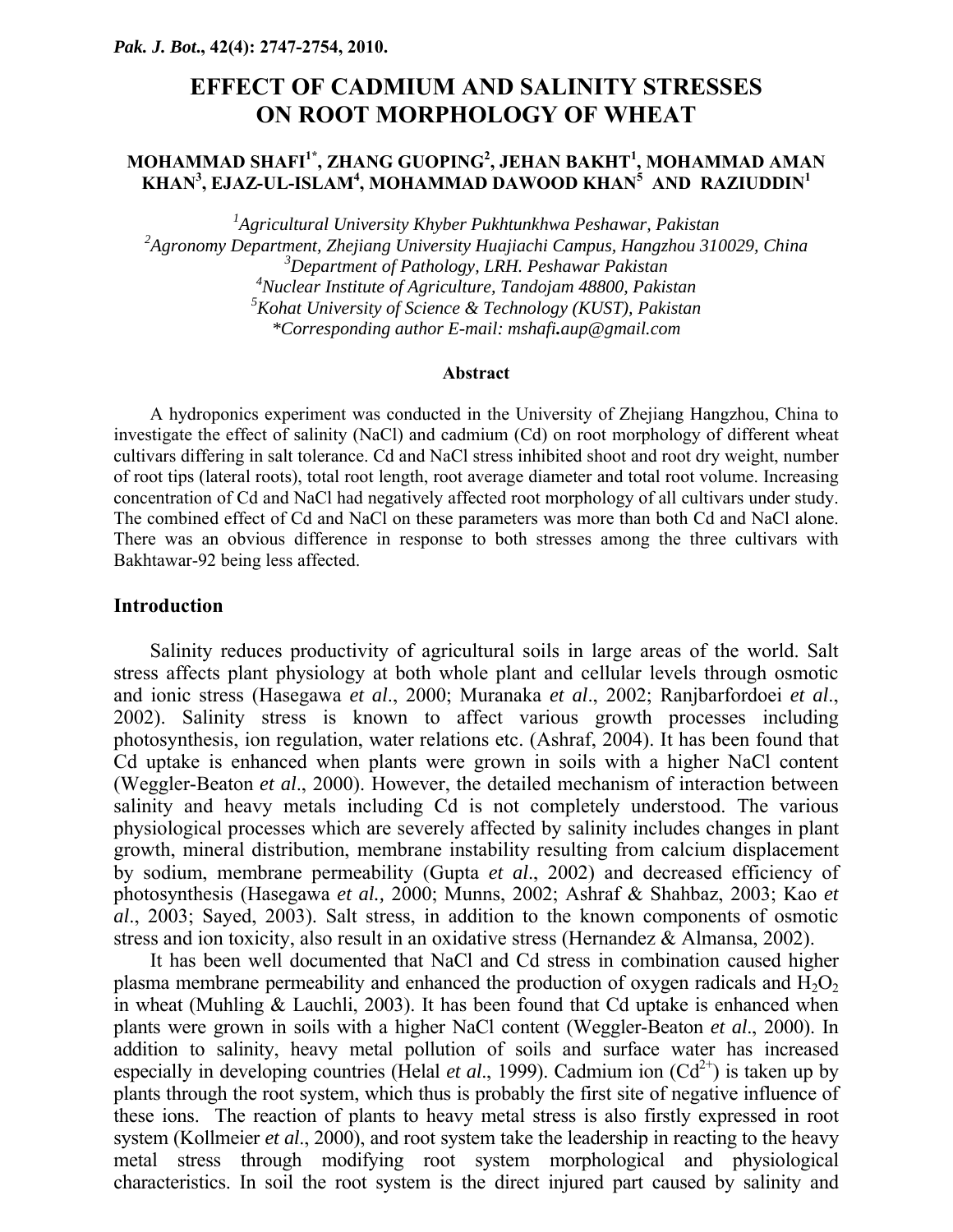cadmium. Under these conditions root system morphology and physiology show the adaptive characteristics and behaviors of the plant in effectively absorbing and using nutrients in the soil. The rooting test is normally used to asses the influence of cadmium and salinity on wheat plants. Root growth was particularly sensitive to metals and salinity. The present research was initiated to investigate the effect of Cd and NaCl on root morphology of three cultivars differing in salt tolerance.

### **Materials and Methods**

The experiment was conducted in the greenhouse of Huajiachi campus, Zhejiang University, Hangzhou, China, during 2007 using three wheat cultivars viz., Bakhtawar-92, Pir Sabak-85 and Khyber-87. Seeds were firstly surface sterilized with  $0.1\%$  H<sub>2</sub>O<sub>2</sub> for 20 min, rinsed thoroughly with deionized water, then soaked overnight in sterile water at room temperature and germinated in sterilized moist quartz sand. At two leaf stage, plants were selected for uniformity and transplanted into plastic trays containing 30 L nutrient solution (Hoagland & Arnon, 1950), covered by a polystyrol plate with 48 evenly distributed holes with two seedlings per hole. Cadmium in the form CdCl<sub>2</sub> was added into the solution to obtain three Cd levels; 0, 2 and 4 μM and salinity was added as NaCl to three levels, 0, 75 and 150 mM. The experiment was arranged as a split split plot design with Cd as main plot factor, salinity as sub plots factor and cultivars as sub sub plot factor. There were three replications for each treatment. The nutrient solution was continuously aerated for 28 days and renewed after every 7 days. After 28 days treatment, plant was taken out from the plastic trays, and then washed with distilled water three times. These plants were then divided into below and the above ground parts. Fresh samples were put into the oven at 105ºC for 30 minutes, and then kept at 80ºC for 24 h to get constant weight and measured the dry weight. Root tips (number of lateral roots), total root length, root average diameter and total root volume were determined with a root automatic scan apparatus (MIN MAC, STD I600), equipped with a commercial software package 4.1 Win RHIZO (Arsenault et *al*., 1995) offered by Regent Instruments, 2000 Company, USA.

**Statistical analysis:** All data are presented as mean values of three replicates. Data were analyzed statistically for analysis of variance (ANOVA) following the method described by Gomez & Gomez (1984). MSTATC computer software was used to carry out statistical analysis (Russel & Eisensmith, 1983). The significance of differences among means was compared by using Least Significant Difference (LSD) test (Steel & Torrie, 1980).

## **Results**

**Dry weight of shoot and root:** The effect of Cd and NaCl in the nutrient solution resulted in significant ( $p \le 0.05$ ) reduction in dry weight of shoot and root relative to their control (Table 1). However, among cultivar difference in root dry weight was nonsignificant. Shoot and root dry weight decreased with increasing levels of Cd and NaCl in the nutrient solution. Non significant difference in shoot and root dry weight was observed between both levels of Cd  $(2, or 4 \mu M)$  when compared with significant ( $p \le 0.05$ ) difference between the two levels (75 or150 mM) of NaCl. Our results also indicated that the combined stresses of  $NaCl + Cd$  resulted in further reduction of shoot and root dry weight when compared with the individual effect of Cd and NaCl. Non significant (p≥0.05) difference was observed due to the treatment effect of cultivars on root dry weight when compared with the significant ( $p \le 0.05$ ) effect on shoot dry weight. However, Bakhtawar-95 was least affected due to its exposure to cadmium and salinity when compared with other cultivars.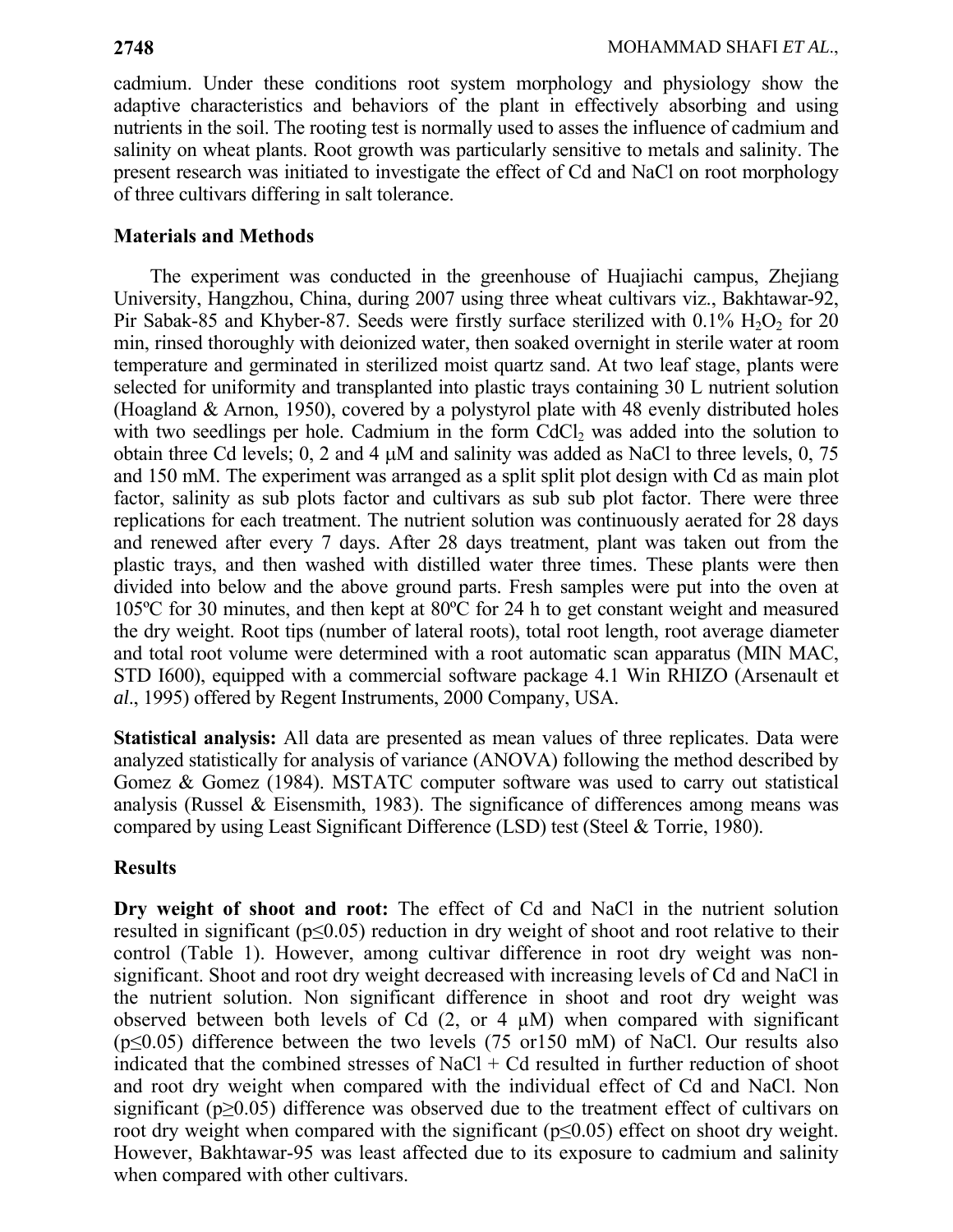| <b>Treatment</b>    |                     | Shoot dry weight $(g$ plant <sup>-1</sup> ) |                  |               | Root dry weight $(g$ plant <sup>-1</sup> ) |                  |               |
|---------------------|---------------------|---------------------------------------------|------------------|---------------|--------------------------------------------|------------------|---------------|
| Cd (µM)             | <b>NaCl</b><br>(mM) | <b>Bakhtawar-</b><br>92                     | Pir Sabak-<br>85 | Khyber-<br>87 | Bakhtawar-<br>92                           | Pir Sabak-<br>85 | Khyber-<br>87 |
| $\boldsymbol{0}$    | $\boldsymbol{0}$    | 0.87                                        | 0.44             | 0.46          | 0.45                                       | 0.32             | 0.34          |
|                     | 75                  | 0.44                                        | 0.31             | 0.41          | 0.20                                       | 0.25             | 0.16          |
|                     | 150                 | 0.30                                        | 0.27             | 0.27          | 0.17                                       | 0.13             | 0.14          |
| $\overline{2}$      | $\theta$            | 0.29                                        | 0.29             | 0.25          | 0.12                                       | 0.12             | 0.10          |
|                     | 75                  | 0.26                                        | 0.24             | 0.19          | 0.11                                       | 0.11             | 0.09          |
|                     | 150                 | 0.21                                        | 0.17             | 0.18          | 0.09                                       | 0.08             | 0.07          |
| $\overline{4}$      | $\mathbf{0}$        | 0.25                                        | 0.18             | 0.21          | 0.11                                       | 0.10             | 0.09          |
|                     | 75                  | 0.19                                        | 0.15             | 0.24          | 0.10                                       | 0.08             | 0.08          |
|                     | 150                 | 0.14                                        | 0.12             | 0.13          | 0.08                                       | 0.06             | 0.07          |
| LSD $(p \leq 0.05)$ |                     | 0.091                                       |                  |               | 0.090                                      |                  |               |
| Between cultivars   |                     | S                                           |                  |               | ns                                         |                  |               |
| $Cd + NaCl$         |                     | S                                           |                  |               | S                                          |                  |               |

**Table 1. Shoot and root dry weight (g) of wheat cultivars as affected by cadmium and salinity.** 

s, ns represent significance and non significance at 5% probability level

**Table 2. Root tips and total root length of wheat cultivars as affected by cadmium and salinity.** 

| <b>Treatment</b>    |                     | Root Tips (no. of lateral roots) |                  |               | Total root length (cm)    |                         |               |
|---------------------|---------------------|----------------------------------|------------------|---------------|---------------------------|-------------------------|---------------|
| Cd (µM)             | <b>NaCl</b><br>(mM) | <b>Bakhtawar</b><br>$-92$        | Pir Sabak-<br>85 | Khyber-<br>87 | <b>Bakhtawar</b><br>$-92$ | <b>Pir Sabak-</b><br>85 | Khyber-<br>87 |
| $\boldsymbol{0}$    | $\boldsymbol{0}$    | 3008                             | 2132             | 2747          | 1889                      | 1579                    | 1821          |
|                     | 75                  | 1253                             | 944              | 924           | 1125                      | 1094                    | 1027          |
|                     | 150                 | 893                              | 812              | 883           | 800                       | 322                     | 578           |
| $\overline{2}$      | $\overline{0}$      | 915                              | 834              | 794           | 599                       | 555                     | 537           |
|                     | 75                  | 712                              | 716              | 673           | 578                       | 452                     | 465           |
|                     | 150                 | 566                              | 538              | 586           | 562                       | 441                     | 459           |
| $\overline{4}$      | $\boldsymbol{0}$    | 889                              | 707              | 714           | 552                       | 542                     | 505           |
|                     | 75                  | 566                              | 538              | 613           | 437                       | 384                     | 417           |
|                     | 150                 | 550                              | 364              | 536           | 389                       | 285                     | 366           |
| LSD $(p \leq 0.05)$ |                     | 298.00                           |                  |               | 110.00                    |                         |               |
| Between cultivars   |                     | S                                |                  |               | S                         |                         |               |
| $Cd + NaCl$         |                     | S                                |                  |               | S                         |                         |               |

s represent significance at 95% probability level

**Root tips and total root length:** Cd and NaCl significantly (p≤0.05) reduced number of root tips and total root length when compared with control (Table 2). Similarly, significant ( $p \leq 0.05$ ) difference was also observed for these parameters among the three cultivars under study. Root tips and total root length decreased significantly with increasing concentration of Cd and NaCl when compared with control treatment. The interactive effect of Cd and NaCl was more pronounced when compared with the effect of Cd and NaCl alone. Bakhtawar-92 ranked first in term of highest number of root tips (lateral roots) and total root length when compared with Pir Sabak-85 and Khyber-87.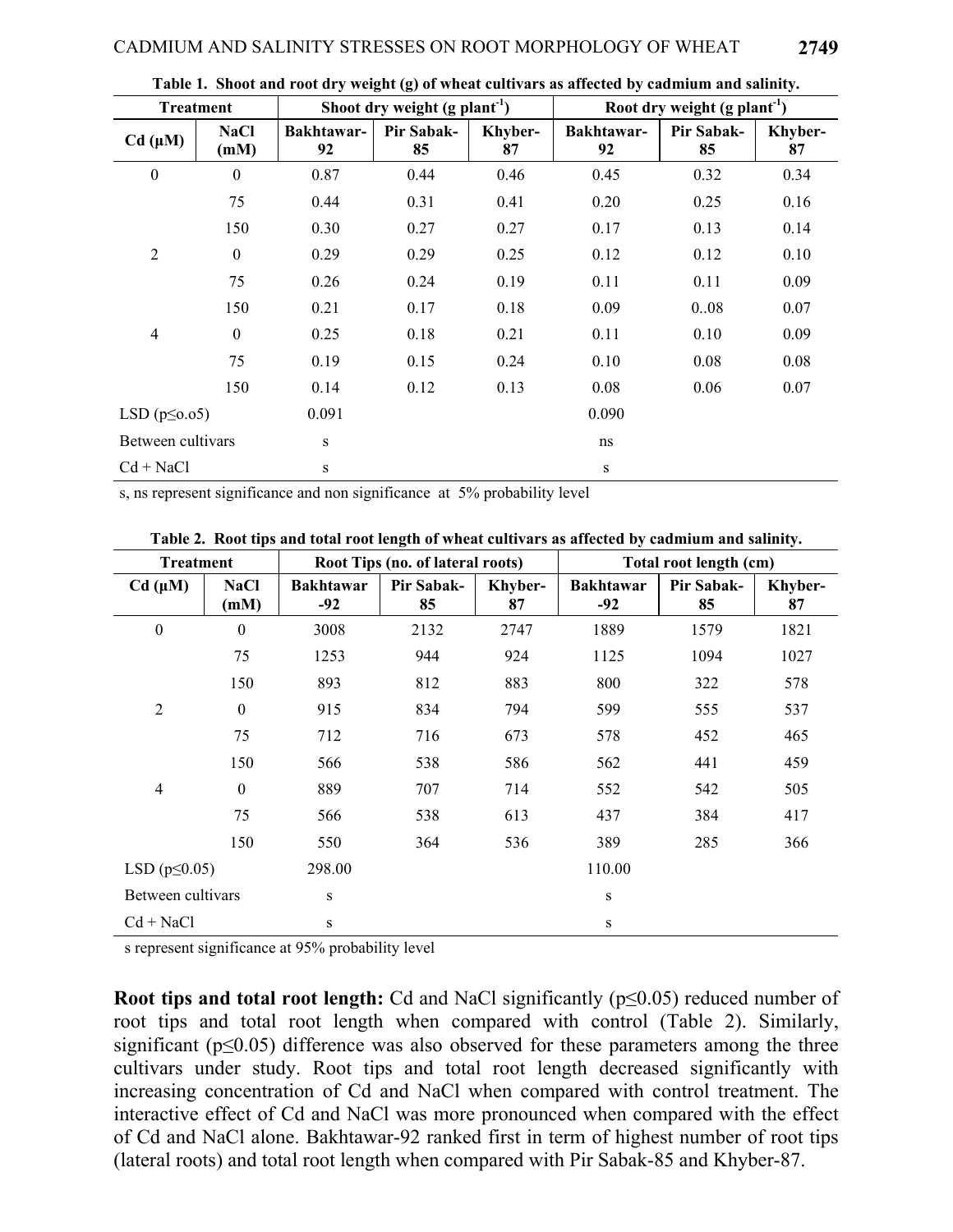| Treatment           |                     | Root average diameter (mm) |                  |               | Total root volume $(cm3)$ |                  |               |
|---------------------|---------------------|----------------------------|------------------|---------------|---------------------------|------------------|---------------|
| Cd (µM)             | <b>NaCl</b><br>(mM) | Bakhtawar-<br>92           | Pir Sabak-<br>85 | Khyber-<br>87 | Bakhtawar-<br>92          | Pir Sabak-<br>85 | Khyber-<br>87 |
| $\boldsymbol{0}$    | $\boldsymbol{0}$    | 0.580                      | 0.533            | 0.776         | 4.43                      | 2.75             | 4.88          |
|                     | 75                  | 0.543                      | 0.531            | 0.548         | 2.65                      | 2.42             | 3.91          |
|                     | 150                 | 0.525                      | 0.498            | 0.491         | 1.33                      | 1.13             | 1.52          |
| $\overline{2}$      | $\boldsymbol{0}$    | 0.541                      | 0.495            | 0.509         | 1.21                      | 1.07             | 0.95          |
|                     | 75                  | 0.513                      | 0.483            | 0.457         | 1.17                      | 0.84             | 0.91          |
|                     | 150                 | 0.505                      | 0.440            | 0.455         | 1.08                      | 0.68             | 0.77          |
| $\overline{4}$      | $\boldsymbol{0}$    | 0.421                      | 0.398            | 0.397         | 0.99                      | 0.67             | O.90          |
|                     | 75                  | 0.373                      | 0.410            | 0.395         | 0.69                      | 0.55             | 0.82          |
|                     | 150                 | 0.406                      | 0.365            | 0.374         | 0.61                      | 0.45             | 0.53          |
| LSD $(p \leq 0.05)$ |                     | 0.052                      |                  |               | 0.374                     |                  |               |
| Between cultivars   |                     | S                          |                  |               | S                         |                  |               |
| $Cd + NaCl$         |                     | S                          |                  |               | S                         |                  |               |

**Table 3. Root average diameter and total root volume of wheat cultivars as affected by cadmium and salinity.** 

S represents significance at 95% probability level.

**Root volume and average diameter:** Exposure of wheat plants to Cd and NaCl stress resulted in significant (p≤0.05) decline in root average diameter and root volume (Table 3). The total root volume and root average diameter were evidently different for all the three cultivars at different levels of Cd and NaCl. The exposure of plants to Cd and NaCl showed significant ( $p \le 0.05$ ) effect when their concentration was increased from moderate to high level. Similarly, the combined effect of Cd and NaCl was more pronounced on total root volume and root average diameter when compared with the exposure of plants to Cd and NaCl alone. The effect of cultivars on total root volume and root average diameter was also significant ( $p \le 0.05$ ). Bakhtawar-92 and Khyber-87 showed almost similar response in term of high root volume and high root average diameter when compared with the Pir sabak-85.

### **Discussion**

**Dry weight of shoot and root:** In this study, 28 days treatments with 2 μM, 4 μM Cd and 75 mM, 150 mM NaCl reduced dry weight (DW) of shoot and root of wheat cultivars. Root morphological changes under varied environmental conditions bring direct influences to the plant population structure, above ground parts and their biomass composition (Zhang *et al*., 2002; Liu *et al*., 2006). Increased NaCl and Cd stress probably caused increased portioning of assimilates towards the leaf at the expense of stem (Sifola & Postiglione, 2002). Our results are also consistent with those reported by research workers with other plants (Gohar *et al*., 2003). On the average, shoot dry weight reduced by almost two times in Cd and NaCl treated plants respectively. Lin & Kao (2001) attempted to determine the cost of salinity resistance, and assumed that it led to slower growth rate and lower biomass production, which is therefore a disadvantage compared with non resistant plants growing on uncontaminated soil. Plant growth is ultimately the direct result of massive and rapid expansion of the young cells produced by meristematic divisions. Moreover, cell expansion in both roots and leaves can be inhibited by salinity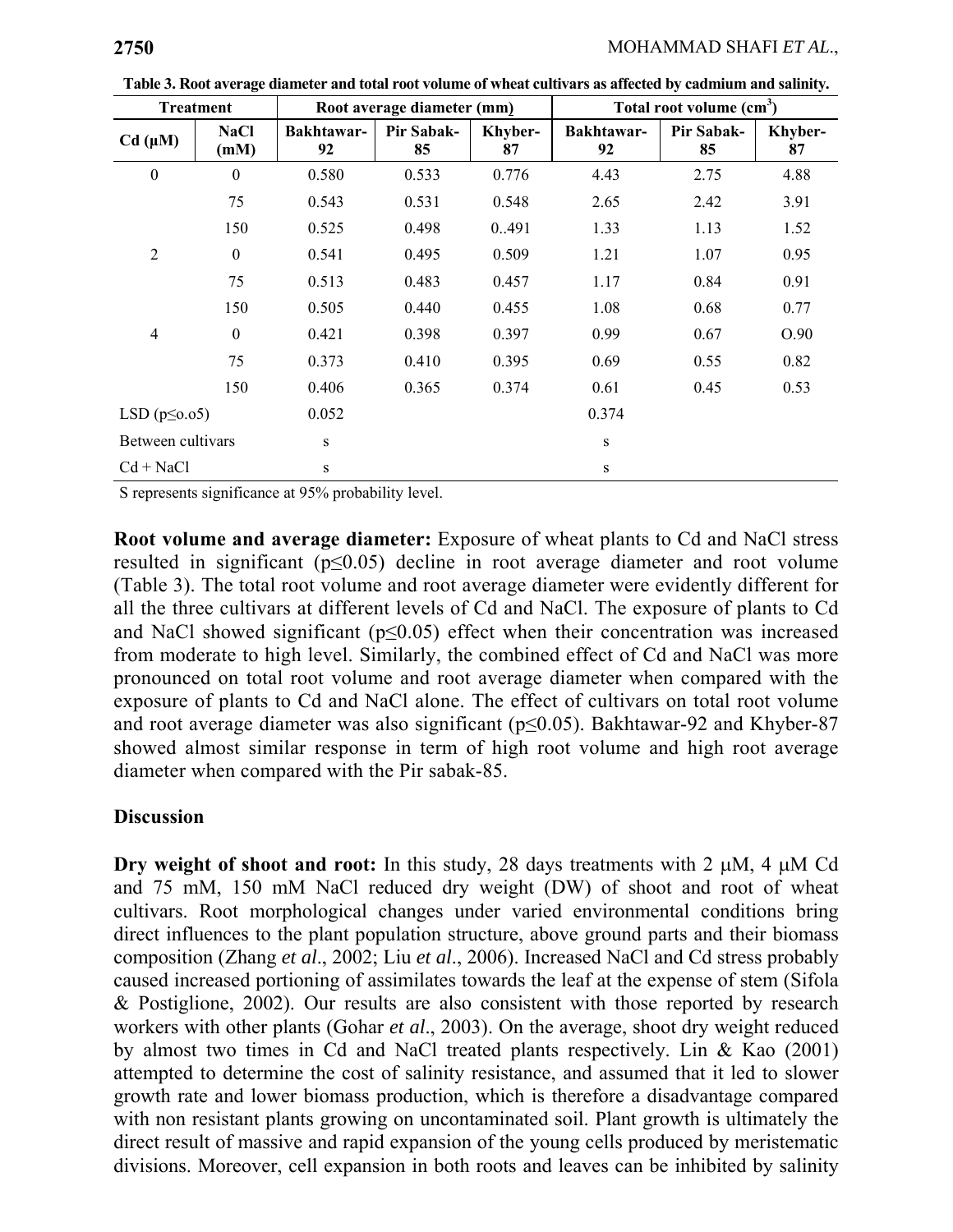(Hussain *et al*., 2004). The detrimental effects of Cd and NaCl on dry weight of shoot may be due to the direct effect on photosynthesis (Parida *et al*., 2003). NaCl and Cd caused reduction in photosynthesis through its adverse impact on gas exchange parameters such as stomatal conductance and photosynthetic rate. Our results are in agreement with earlier reports on halophyte as well as non halophytes (Netondo *et al*., 2004; El-Hendawy *et al*., 2005). Salinity has been identified as an important determinant of Cd in crops. It was suggested that the formation of chlorocomplexes increases the toxic effects of Cd with a subsequent effect on shoot and root dry weight (Weggler-Beaton *et al*., 2000). Cadmium and salinity generate oxidative stress in plants and the surrounding environment, leading to growth inhibition and even plant death. Oxidative stress is the phenomenon implicated as one of the main causes of cellular damage in all organisms exposed to a wide variety of stress conditions (Liu *et al*., 2006; Lin & Kao, 2001).

**Root tips and total root length:** Root tips and total root length decreased significantly with increasing concentration of Cd when compared with control treatment. In response to Cd and NaCl toxicity, roots can also respond *via* changes in surface area, volume and diameter, production, inhibition of lateral roots, root tips, total root length and variation in other morphological parameters. It has been revealed that Cd caused serious damage to the root tips in *Arabidopsis*, corroborating not only our results but also observation from other plant species (Schutzendubel *et al*., 2001). Ammonium inhibits the root growth of many plants. NaCl was effective in stimulating the accumulation of ammonium in roots and that accumulation of ammonium in roots preceded inhibition of root growth caused by NaCl (Jbir *et al*., 2001). NaCl inhibited root growth of rice seedlings is associated with increase in  $H_2O_2$  level and cell wall POD activity (Lin & Kao, 2001) reported that NaCl<sup>-</sup> induced cell wall stiffening is a possible mechanism of NaCl inhibiting root growth of rice seedlings. Addition of both Cd and NaCl to nutrient solution caused severe toxicity to wheat plants when compared with the individual stress of Cd and NaCl. The combined stress of Cd and NaCl resulted in reduced biomass of shoots, roots and adverse impact on root morphological characteristics (total root length, root tips etc.). Significant difference in number of root tips (lateral roots) and total root length was due to cultivars. Bakhtawar -92 ranked first in term of highest number of root tips (lateral roots) and total root length when compared with Pir Sabak-85 and Khyber-87. Our results showed that roots of Bakhtawar-92 have great potential to tolerate Cd and NaCl toxicity from growth medium. However, an improvement in the root morphological parameters such as total root length and root tips of Bakhtawar-92 might be due to stimulated increased synthesis of cell wall polysaccharides to detoxify the higher Cd concentration *via* aggregating it mainly into cell walls. It was reported by An, (2004) that *Cucumis sativus* could retain greater amount of metals in the roots due to its root morphology.

**Root average diameter and total root volume:** The treatment of Cd and NaCl showed significant effect on root average diameter and total root volume. In response to toxicity of cadmium and salinity, roots responds through changes in term of root average diameter, root volume and other morphological parameters. These findings are consistent with the findings of Siroka *et al*., (2004). Growth inhibition was concentration dependant and exhibited a positive correlation with the reduction in the viability of root cells. The inhibition of root growth in term of average diameter and volume can be attributed in part to the inhibition of mitosis, reduced synthesis of cell wall components, damage to golgi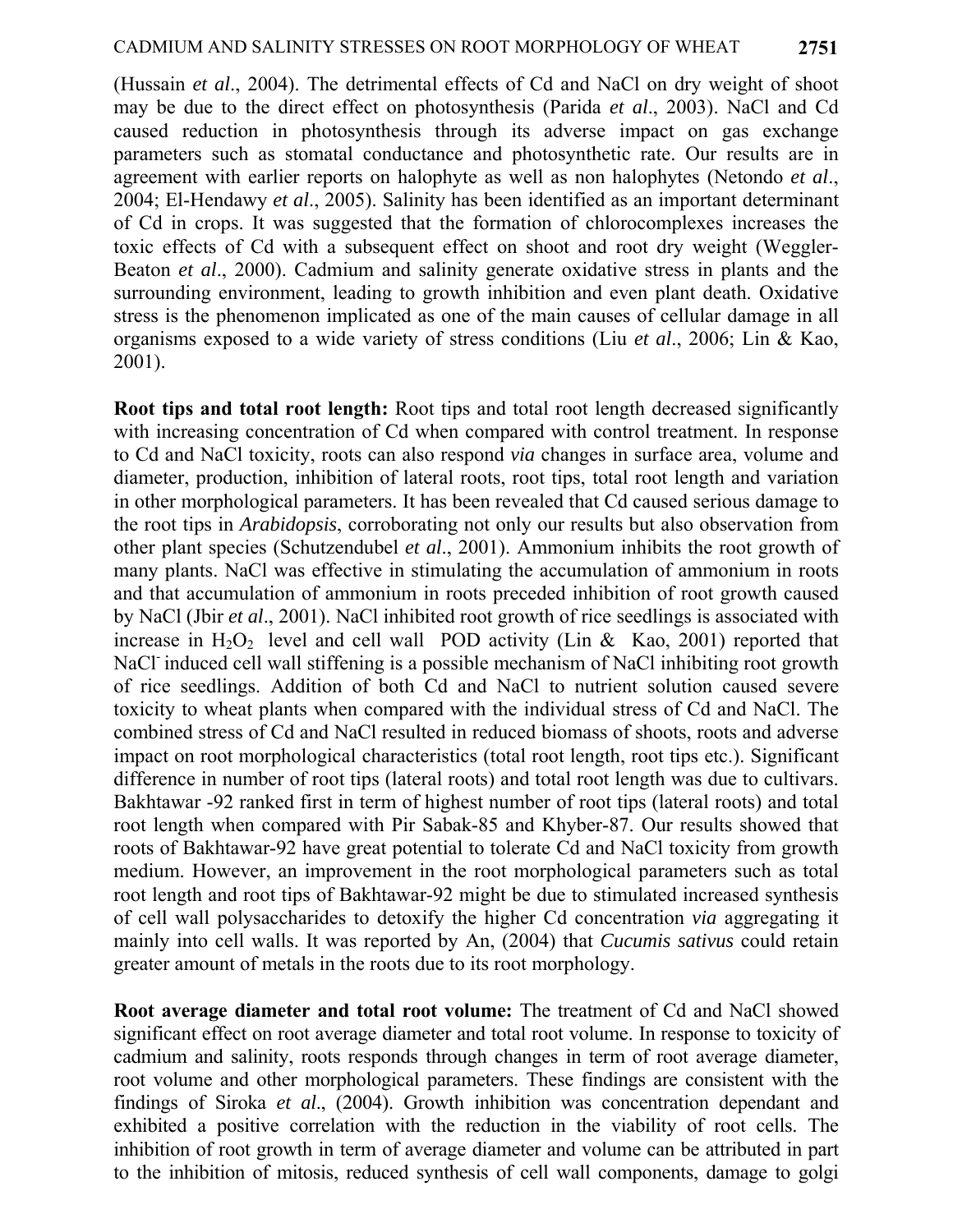apparatus and changes in the polysaccharide metabolism, while browning is caused by suberin deposits (Berkelaar & Hale, 2000). In many plant species, it has been observed that although cell division did not cease as the result of Cd treatment, the growth of cell was inhibited. The inhibition of cell growth after Cd treatment appeared to be caused by the formation of stronger cross binding between pectin molecules in the cell wall and by a reduction in the size of the intercellular space. Various types of stress, including of Cd, induce the incorporation of lignin in to cell wall of maize roots, with the result that cell wall rigidity increases and cell wall expansion is reduced (Degenhardt & Gimmler, 2000). Other specific effect of Cd is the microtubule damage observed in maize root cells, resulting in the inhibition of cell division (Eun *et al*., 2000). A decrease in root length density, root volume and root diameter under saline conditions may be due to decreased availability of photosynthates from the shoots and water stress and ion toxicity due to salts around the roots. A decrease in root length under saline conditions has also been reported earlier by Gohar *et al*., (2003). Hassan *et al*., (2008) reported that root of rice retained higher Cd concentration than stem, which resulted in reduced root weight. In maize Cd was found to inhibit the formation of lateral roots, while the roots became brown, rigid and twisted with reduced root diameter. There was also a reduction in coleoptile extension, accompanied by chlorosis and necrosis (Nocito *et al*., 2002).The effect of Cd and NaCl on root volume and root diameter was more pronounced for the cultivar of Pir Sabak-85. Roots of Bakhtawar-92 to some extent can tolerate Cd and NaCl and its root length, root volume and root diameter is a positive indicator. These results are consistent with the findings of Arisi *et al*., (2000) and Schutzendubel *et al*., (2001). They reported that Cd induced the generation of reactive oxygen species (ROS) and affected various toxicities in the cells, resulting in inhibition of plant growth and severely suppressed root elongation and root diameter. The ranking of three cultivars for Cd and NaCl concentration differed among different plant parts, suggesting genotypic difference in Cd and NaCl distribution. Cd and NaCl concentration inhibited root growth in term of shoot and root dry matter, total root length, root tips (# of lateral roots), root average diameter and total root volume. The combined stresses of NaCl and Cd has resulted further reduction in shoot and root dry matter, total root length, root tips (# of lateral roots), root average diameter, and total root volume when compared with stress of Cd and NaCl alone. The Cd and NaCl tolerated capacity of Bakhtawar-92 was higher than Khyber-87 and Pir Sabak-85. It is suggested that for future research, more cultivars should be selected for test and the range of NaCl and Cd concentration should be enlarged.

### **References**

- An, Y.J., Y.M. Kim, T. I. Kwon and S .W. Jeong. 2004. Combined effect of copper, cadmium and lead upon C*ucumis sativus* growth and bioaccumulation. *Sci. Total Environ.,* 326: 85-93.
- Arisi, A.C.M., B. Mocquot, A. Lagriffoul, M. Mench, C.H. Foyer and L. Jouanin. 2000. Response to cadmium in leaves of transformed poplars over expressing gamma glutamylcysteine synthetase. *Physiol. Plantr.,* 109: 143-149.
- Arsenault, J.L., S. Pouleur, C. Messier and R Guay. 1995. WinRhizo, a root measuring system with a unique overlap correction method. *Horti. Sci.,* 30: 906.
- Ashraf, M. 2004. Some important physiological selection criteria for salt tolerance in plants. *Flora* 199: 361-376.
- Ashraf, M. and M. Shahbaz. 2003. Assessment of genotypic variation in salt tolerance of early CIMMAT hexaploid wheat germplasm using photosynthetic capacity and water relations as selection criteria. *Photosynth.,* 41: 273-280.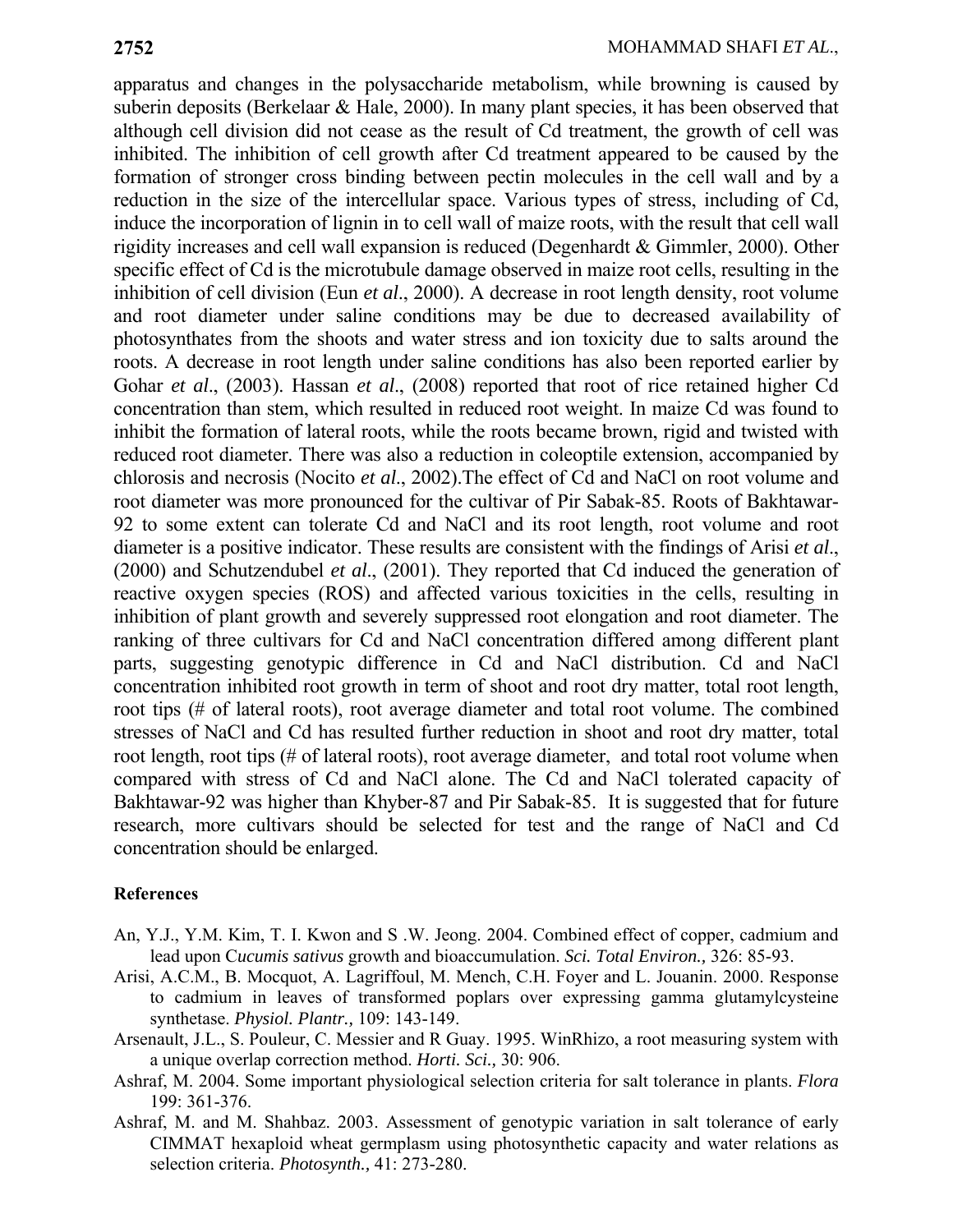- Berkelaar, E. and H. Beverley. 2000. The relationship between morphology and cadmium accumulation in seedlings of two durum wheat cultivars. *Can. J. Bot.,* 78: 381-387.
- Degenhardt, B. and H. Gimmler. 2000. Cell wall adaptations to multiple environmental stresses in maize roots. *J. Exp. Bot*., 51: 595-603.
- El-Hendawy, S.E., Y. Hu and U. Schmidhalter. 2005. Growth, ion content, gas exchange and water relations of wheat genotypes differing in salt tolerances. *Austr. J. Agric. Res.,* 56: 123-134.
- Eun, S.O., H.S. Youn and Y. Lee. 2000. Lead disturbs microtubule organization in the root meristem of zea mays. *Physiol. Plantr.,* 110: 357-365.
- Gohar, Z.N., R. Ahmad and H. Gul. 2003. Growth and development of cotton roots at various soil textures under soil conditions. *Pak. J. Bot.,* 35(5): 949-959.
- Gomez, K.A. and A.A. Gomez.1984. *Statistical procedures for research*. Wiley, New York, 680 pp.
- Gupta, N.K., S.K. Meena, S. Gupta and S.K. Khandelwal. 2002. Gas exchange, membrance permeability and ion uptake in two species of Indian Jujube differing in salt tolerance. *Photosynth.*, 40: 535-539.
- Hasegawa, P.M., R.A. Bressan, J.K. Zhu and H.J. Bohnert. 2000. Plant cellular and molecular response to high salinity. *Annu. Rev. Plant Physiol., Plant Mol Biol.,* 51: 463-499.
- Hassan, M.J., M. Shafi, G. Zhang., Z. Zhu and M. Qaisar. 2008. The growth and some physiological responses of rice to Cd toxicity as affected by nitrogen form. *Plant Growth Regul.,* 54: 125-132.
- Helal, H.M., A. Upenov and G.J. Issa. 1999. Growth and uptake of Cd and Zn by *Leucaena leucocephala* in reclaimed soils as affected by NaCl salinity. *J. Plant Nutri.,* 162: 589-592.
- Hernandez, J.A. and M.S. Alamansa. 2002. Short-term effects of salt stress on antioxidant systems and leaf water relations of pea leaves. *Physiol. Plantr.,* 115: 251-257.
- Hussain, S., S.V. Caemmerer and R. Munns. 2004. Control of salt transport from roots to shoots of wheat in saline soil. *Func. Plant Biol.,* 31: 1115-1126.
- Jbir, N., W. Chaibi, S. Ammar, A. Jemmali and A. Ayadi. 2001. Rooting growth and lignification of two wheat species differing in their sensitivity to NaCl in response to salt stress. *Plant Biol. Path.*, 324: 863-868.
- Kao, W.Y., T.T. Tsai and C.N. Shih. 2003. Photosynthetic gas exchange and chlorophyll a fluorescence of three wild soybean species in response to NaCl treatments. *Photosynth.,* 41: 415-419.
- Kollmeier, M., H.H. Felle and W.J. Horst. 2000. Genotypic difference in Al resistance of maize are expressed in the distal part of the transition zone. *Plant Physiol.,* 122: 945-956.
- Krupa, Z. and T. Baszynski. 1995. Some aspects of heavy metals toxicity towards photosynthetic apparatus-direct and indirect effects on light and dark reactions. *Acta Physiol. Plantr.,* 17: 177-190.
- Lin, C.C. and C.H. Kao. 2001. Cell wall peroxidase activity, hydrogen peroxidase level in roots of rice seedlings. *Plant Soil,* 230: 135-143.
- Liu, D.H., M. Wang, J.H. Zou and W.S. Jiang. 2006. Uptake and accumulation of cadmium and some nutrient ions by roots and shoots of maize. *Pak. J. Bot.,* 38: 701-709.
- Marschner, H. 1995. *Mineral Nutrition of Higher Plants*. 2nd ed. Academic Press, San Diego, CA, USA.
- Muhling, K.H. and A. Lauchli. 2003. Interaction of NaCl and Cd stress on compartmentation pattern of cations, antioxidant enzymes and proteins in leaves of two wheat genotypes differing in salt tolerance. *Plant and Soil*, 253: 219-231.
- Munns, R. 2002. Comparative physiology of salt and water stress. *Plant Cell Environ,* 25: 239-250.
- Muranaka, S., K. Shimizu and M. Kato. 2002. A salt tolerant cultivar of wheat maintain photosynthetic activity by suppressing sodium uptake. *Photosynth.,* 40: 509-515.
- Netondo, G.W., J.C. Onyango and E. Beck. 2004. Sorghum and salinity: II. Gas exchange and chlorophyll fluorescence of sorghum under salt stress. *Crop Sci.,* 44: 806-811.
- Nocito, F.F., L. Pirovano, M. Cocucci and G. A Sacchi. 2002. Cadmium induced sulphate uptake in maize roots. *Plant Physiol.,* 129: 1872-1879.